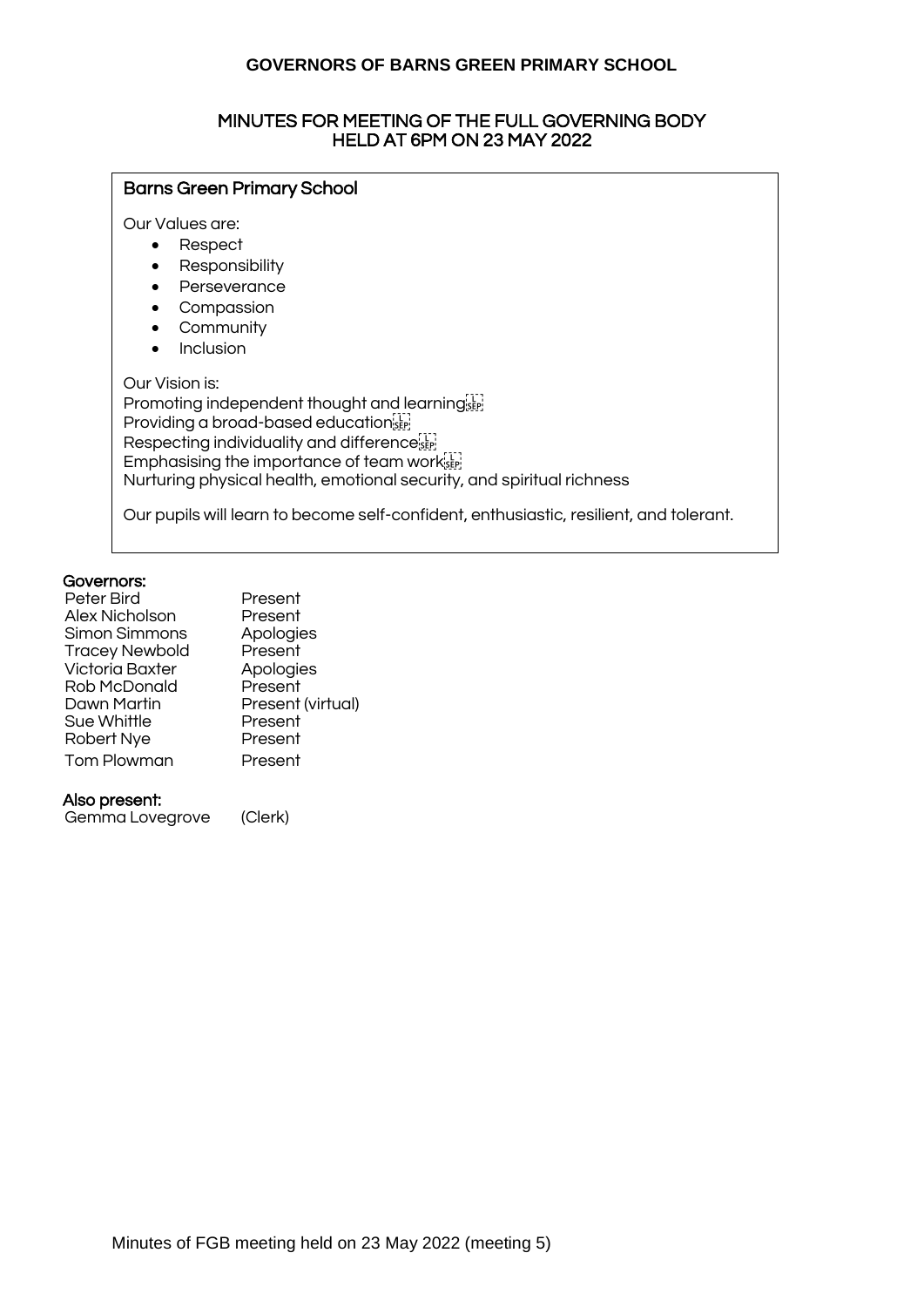| L              | To receive and record apologies and declarations of interest (18:04-18:13)                                                                                                                                                                                                                                                                                                                                                                                                                  |              |
|----------------|---------------------------------------------------------------------------------------------------------------------------------------------------------------------------------------------------------------------------------------------------------------------------------------------------------------------------------------------------------------------------------------------------------------------------------------------------------------------------------------------|--------------|
|                | Apologies from VB who has childcare issues and SS who is on sick leave.                                                                                                                                                                                                                                                                                                                                                                                                                     |              |
|                | AN's wife is the chair of the PTA and a teacher at the school. RM's wife is volunteering<br>within the school.                                                                                                                                                                                                                                                                                                                                                                              |              |
|                | TN took Governors on a walk of the school. PB noted a significant progress in the<br>cleanliness and tidiness of the school in the last 6 months.                                                                                                                                                                                                                                                                                                                                           |              |
| $\overline{2}$ | To review governor correspondence including social media (18:13-18:15min)                                                                                                                                                                                                                                                                                                                                                                                                                   |              |
|                | There has been a generally positive social media presence recently.                                                                                                                                                                                                                                                                                                                                                                                                                         |              |
|                | There is a Dormouse parent who has removed her child and has not been particularly<br>complimentary about the school on Instagram. The Complaints Procedure was not<br>followed prior to this, so the school was not given an opportunity to respond.                                                                                                                                                                                                                                       |              |
| 3              | To approve the minutes of the last meeting and matters arising/actions (18:15-18:33)                                                                                                                                                                                                                                                                                                                                                                                                        |              |
|                | Minutes approved.                                                                                                                                                                                                                                                                                                                                                                                                                                                                           |              |
|                | Thanks to TN and EG for the hard work put into planning for the development of the<br>school grounds to provide more opportunities for outdoor learning.                                                                                                                                                                                                                                                                                                                                    |              |
|                | Actions captured at the end of these minutes.                                                                                                                                                                                                                                                                                                                                                                                                                                               |              |
| 4              | To receive update on training undertaken by governors (18:33-18:37)                                                                                                                                                                                                                                                                                                                                                                                                                         |              |
|                | DM has completed Lead Governor training for Disadvantaged pupils and 'Advantaging<br>the Disadvantaged'.                                                                                                                                                                                                                                                                                                                                                                                    |              |
| 5              | To receive update on governors' visits to school since last meeting (18:37-18:52)                                                                                                                                                                                                                                                                                                                                                                                                           |              |
|                | a. Pupil Voice including playtimes<br>Thanks to DM and PB.                                                                                                                                                                                                                                                                                                                                                                                                                                  |              |
|                | Q - How often should Governors come in to undertake a pupil voice session?<br>These sessions are really valuable in helping the children learn to articulate their<br>experiences, and it is good to have more visibility of the Governors. The topic<br>should always link to the SDP (School Development Plan).                                                                                                                                                                           |              |
|                | b. Budget/interview support<br>Thanks to SW for interview support.                                                                                                                                                                                                                                                                                                                                                                                                                          |              |
|                | c. ECT<br>Thanks to RN. RN/TN to update the ECT report (dated March 2022) to add detail<br>and ensure the leadership perspective is included.                                                                                                                                                                                                                                                                                                                                               | <b>RN/TN</b> |
|                | A reminder that all Governors should send reports to the Headteacher for proof<br>reading before forwarding on.                                                                                                                                                                                                                                                                                                                                                                             |              |
| 6              | SDP update (18:52-19:13)                                                                                                                                                                                                                                                                                                                                                                                                                                                                    |              |
|                | There has been a big focus this term on KS1 progress. Children have all made<br>substantial progress in reading. Phonics scores are showing progress from starting<br>points, but the progress of some children in a small target group may not yet be rapid<br>enough. Maths is still an area to develop and that will continue next year. Year 2's have<br>taken their SATS. Thanks to JF for administrating seamlessly. It was felt they were<br>approached confidently by the children. |              |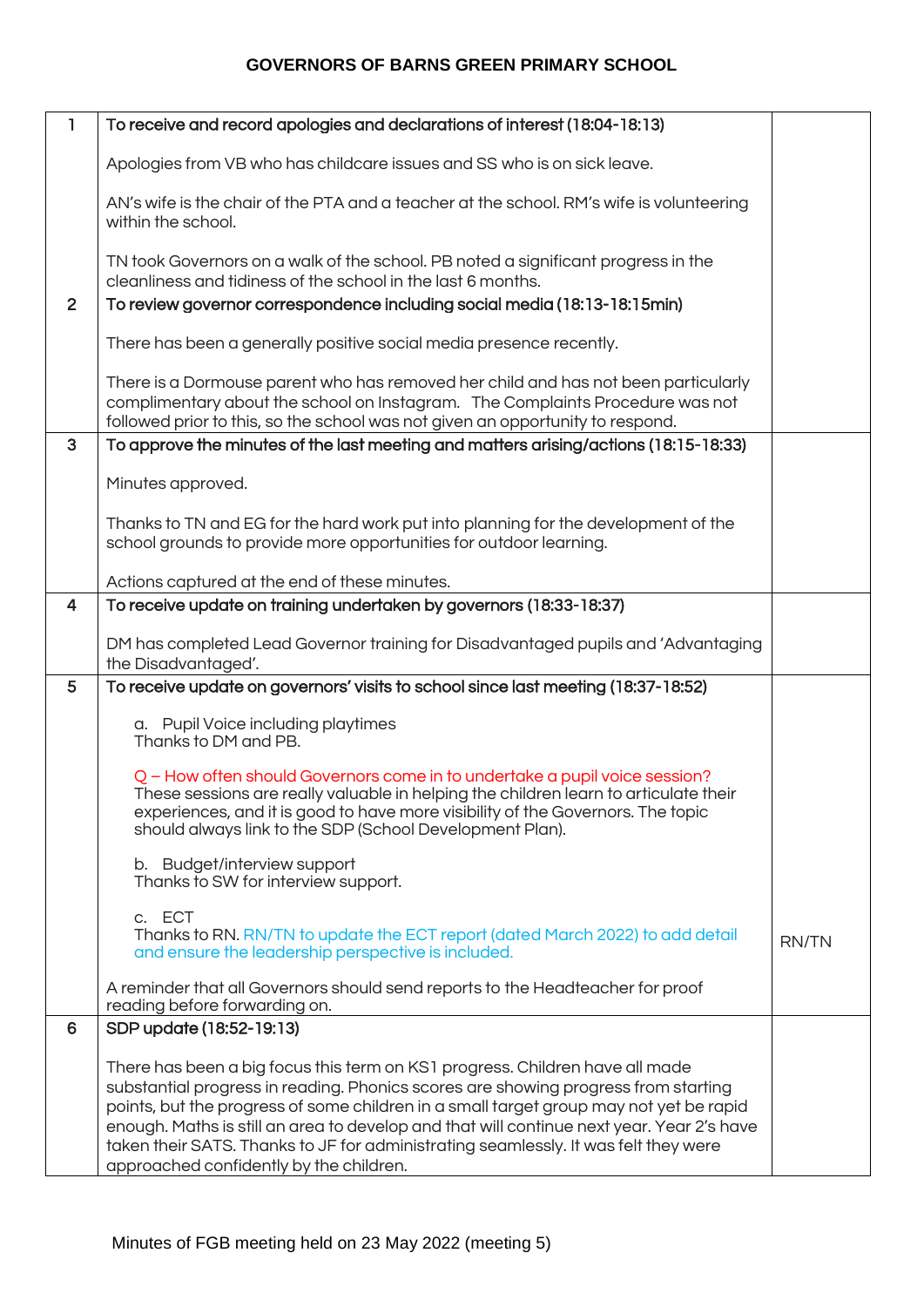|                | The school has been selected for KS2 moderation for Year 6 which is a lot of work for<br>the teachers.                                                                                                                                                                                             |     |
|----------------|----------------------------------------------------------------------------------------------------------------------------------------------------------------------------------------------------------------------------------------------------------------------------------------------------|-----|
|                | TN led staff training on the use of Tier 2 and Tier 3 vocabulary, which has been<br>embraced by teachers.                                                                                                                                                                                          |     |
|                | History days have been planned to fill identified gaps in the curriculum. Both KS1 and<br>KS2 will have a visit from a real-life history figure as a memorable moment but<br>primarily, this will make sure of statutory National Curriculum coverage and<br>understanding of that period.         |     |
|                | Science work – EG will lead opportunities to track work already done with the children<br>as well as looking at government exemplification materials.                                                                                                                                              |     |
|                | Playground - the children have great enthusiasm for running and attending clubs that<br>they have set up themselves and are showing excellent leadership qualities.                                                                                                                                |     |
|                | Lesson study has been started but may be an area of the plan that will not be fully met<br>this year but there is not the capacity in the school to do so now.                                                                                                                                     |     |
|                | It is surprising how much has managed to be kept on track considering the particularly<br>challenging changes that have taken place. TN complemented all staff and the TAs<br>who have provided continuity and stability throughout.                                                               |     |
|                | Q - How does staffing look in September?<br>Still unsure, but the school have appointed two new teachers. One will provide a<br>degree of flexibility re SS/TN for two terms and will negate the issues around supply<br>costs and availability. The other is a replacement for AB who is leaving. |     |
| $\overline{7}$ | Risk register reintroduction (19:13-19:14)                                                                                                                                                                                                                                                         |     |
|                | This document shows operational and strategic risks and AN would like to start<br>discussing the strategic risks again during meetings in the next academic year, tabling<br>1 or 2 examples for discussion at FGBs.                                                                               |     |
| 8              | School council minutes (19:14-19:15)                                                                                                                                                                                                                                                               |     |
|                | There is no school council currently but will reintroduce next year.                                                                                                                                                                                                                               |     |
| 9              | Safeguarding update (19:15-19:16)<br>There is an updated, draft KCSIE. All Governors to read Part A of KCSIE in time for the<br>September FGB meeting. GL to circulate.                                                                                                                            | All |
|                | DM/PB due to make a safeguarding visit in the school in June as part of the usual<br>timetable of visits.                                                                                                                                                                                          |     |
| 10.            | To approve the budget $(19:16 - 19:31)$                                                                                                                                                                                                                                                            |     |
|                | Q - Why have electricity costs only been increased by 18%?<br>This is a figure provided by WSCC therefore used by the School Business Manager<br>(SBM).                                                                                                                                            |     |
|                | Q – Where did the 'cheque to be paid in' come from?<br>This money is from parents for PGL trip which is held in a 'control' account and to be<br>paid in as a negative expense.                                                                                                                    |     |
|                |                                                                                                                                                                                                                                                                                                    |     |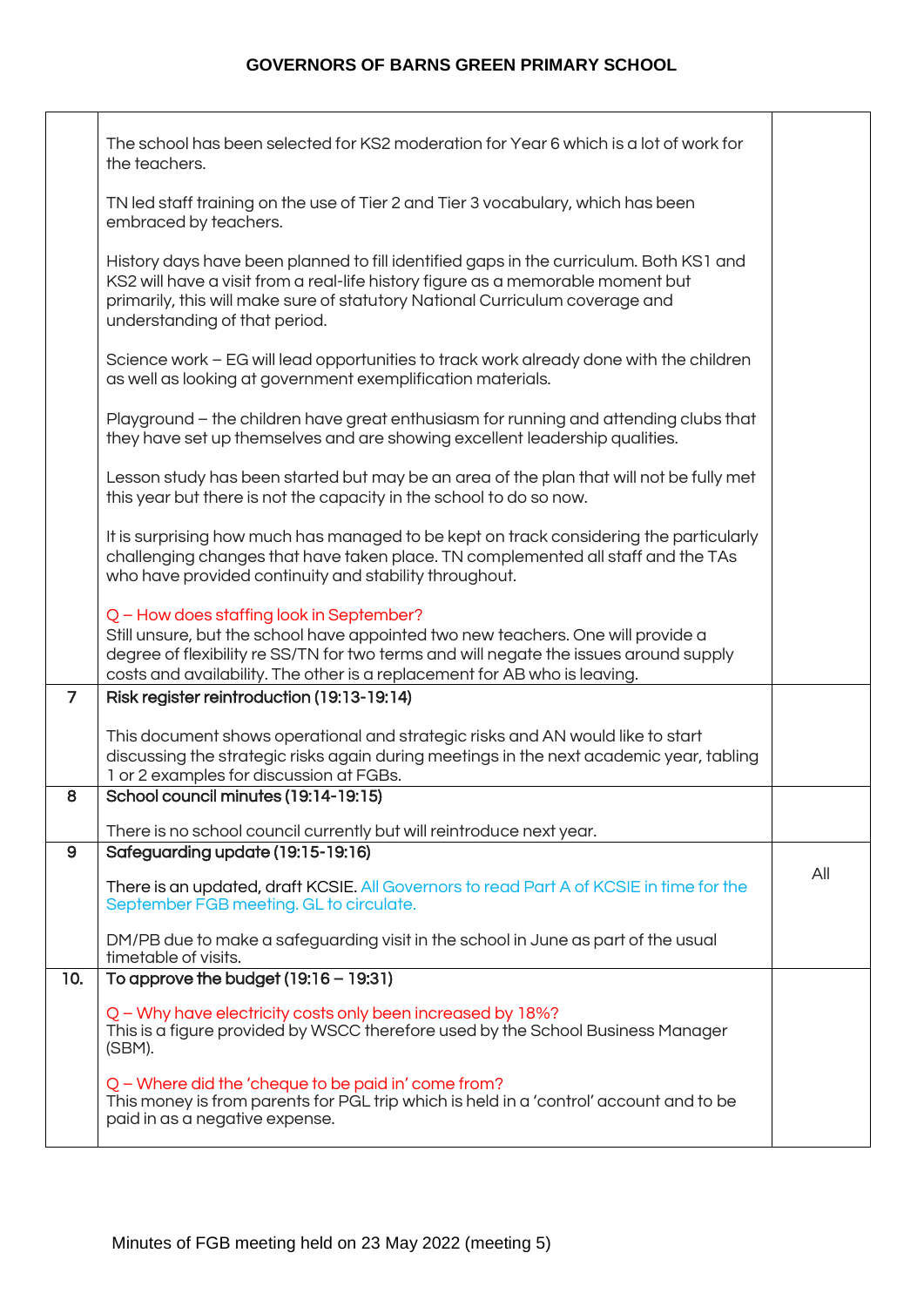|     | Investigations around the £10,000 overspend in the general curriculum code from last<br>year's budget are ongoing and the school culture of how spending is monitored is<br>being looked into.                                                                                                                                                                                                  |           |
|-----|-------------------------------------------------------------------------------------------------------------------------------------------------------------------------------------------------------------------------------------------------------------------------------------------------------------------------------------------------------------------------------------------------|-----------|
|     | Chair's Action was taken by AN to allow the interview panel to appoint an additional<br>teacher. Despite pulling money from other areas of the budget to do this, it is likely that<br>there will be an overspend on the budget this year. However, with the current staffing<br>uncertainties, it was deemed that this is the best way to ensure continuity within<br>school. Budget approved. |           |
| 11. | To review the code of conduct for Governors (19:31 - 19:31)                                                                                                                                                                                                                                                                                                                                     |           |
|     | All Governors to read and sign the Code of Conduct for Governors by the next meeting.<br>GL to circulate and bring a hard copy and signing sheet to next meeting.                                                                                                                                                                                                                               | All       |
| 12. | The following polices are due for review and/or ratification by Governors. To agree<br>next steps: (19:31-19:39)                                                                                                                                                                                                                                                                                |           |
|     | SW left meeting at 19:35                                                                                                                                                                                                                                                                                                                                                                        |           |
|     | Next steps:                                                                                                                                                                                                                                                                                                                                                                                     |           |
|     | a) ECT policy - approved                                                                                                                                                                                                                                                                                                                                                                        |           |
|     | b) SEND local offer - prepared by school. SW looks at in depth. Approval to be<br>moved to FGB 1. DM to adjust policy review cycle.                                                                                                                                                                                                                                                             | <b>DM</b> |
|     | c) SEND information report - approval to be moved to FGB 1. DM to adjust policy                                                                                                                                                                                                                                                                                                                 | <b>DM</b> |
|     | review cycle.<br>d) First Aid in Schools - approved                                                                                                                                                                                                                                                                                                                                             |           |
|     | e) SCR Check - PB/DM to carry out SCR check during visit in June                                                                                                                                                                                                                                                                                                                                | PB/DM     |
|     | Security - TN to check what is currently available and will do some<br>f)<br>investigation                                                                                                                                                                                                                                                                                                      | <b>TN</b> |
| 13. | Any other urgent business (19:39-19:44)                                                                                                                                                                                                                                                                                                                                                         |           |
|     | a) SLAs (Service Level Agreements)                                                                                                                                                                                                                                                                                                                                                              |           |
|     | Have continued with current arrangements                                                                                                                                                                                                                                                                                                                                                        |           |
|     |                                                                                                                                                                                                                                                                                                                                                                                                 |           |
|     | b) Government white paper and Academies<br>Recent paper from WSCC informs that all schools will become academies by                                                                                                                                                                                                                                                                             |           |
|     | 2030. If this happens, we can link with other schools to form a Multi Academy                                                                                                                                                                                                                                                                                                                   |           |
|     | Trust (MAT). TN suggests it is looked upon it as an opportunity and to embrace<br>change. Governors agreed that it would be good for the school to be in charge                                                                                                                                                                                                                                 |           |
|     | of the process, but when there is more stability within the school.                                                                                                                                                                                                                                                                                                                             |           |
|     | AN to set meeting dates for next year<br>C)                                                                                                                                                                                                                                                                                                                                                     | AN        |
|     | d) $Q$ – Are there are any dates for which the school would like Governor support?                                                                                                                                                                                                                                                                                                              |           |
|     | Sports day - 23 June<br>School fete - 8 July                                                                                                                                                                                                                                                                                                                                                    |           |
|     | Open afternoon - 18 July                                                                                                                                                                                                                                                                                                                                                                        |           |
|     | There was a suggestion of a food related thank you to staff. Proposed date<br>e)<br>Wednesday 20 July straight after school.                                                                                                                                                                                                                                                                    |           |
| 14. | Date for next meeting: (19:43-19:43)                                                                                                                                                                                                                                                                                                                                                            |           |
|     | 4 July, 6pm                                                                                                                                                                                                                                                                                                                                                                                     |           |
|     |                                                                                                                                                                                                                                                                                                                                                                                                 |           |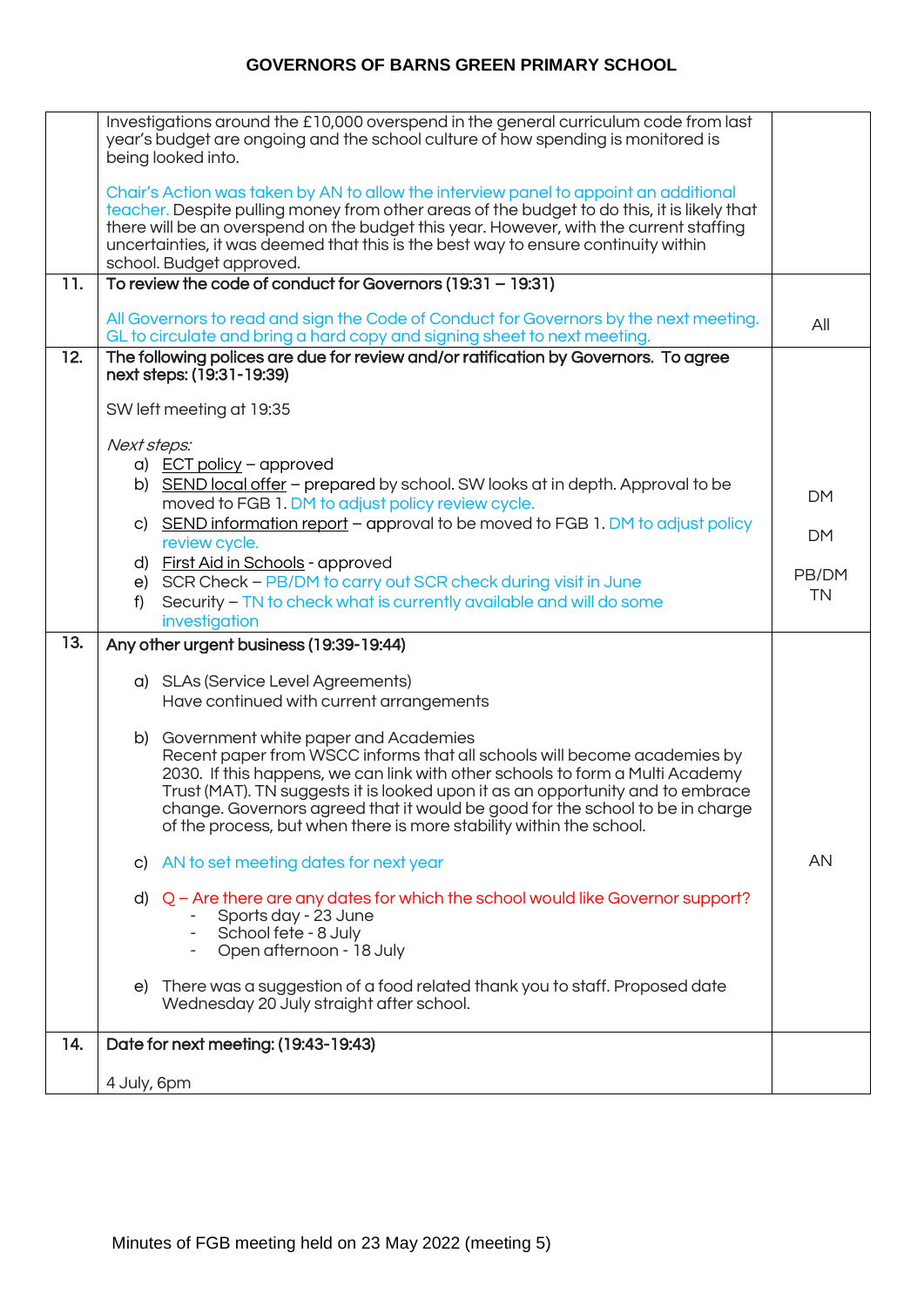## Tables of Actions

## Open actions:

| 210927 24 | Attend Lead Governor training                                                                                                                                     | AN/PB/RM  |
|-----------|-------------------------------------------------------------------------------------------------------------------------------------------------------------------|-----------|
| 2111226   | Undertake Link Governor training                                                                                                                                  | VB        |
| 2111228   | Share annual appraisal report                                                                                                                                     | <b>SS</b> |
| 2203212   | The budget for updating and maintaining the school website should go onto SDP going<br>forward.                                                                   | TN        |
| 2203216   | Governors asked TN to consider the timing of the SDP going forward so that it links to<br>budgeting more easily.                                                  | <b>TN</b> |
| 2305221   | To update the ECT report (dated March 2022) to add detail and ensure the leadership<br>perspective is included                                                    | RN/TN     |
| 2305222   | There is an updated, draft KCSIE. All Governors to read Part A in time for the September<br>FGB meeting. GL to circulate.                                         | All       |
| 2305223   | All Governors to read and sign the code of conduct for Governors by the next meeting.<br>GL to circulate and bring a hard copy and signing sheet to next meeting. | All       |
| 2305224   | SEND local offer- prepared by school. SW looks at in depth. Approval to be moved to FGB<br>1. DM to adjust policy review cycle.                                   | <b>DM</b> |
| 2305225   | SEND information report-approval to be moved to FGB 1. DM to adjust policy review<br>cycle.                                                                       | <b>DM</b> |
| 2305226   | PB/DM to carry out SCR check be done during visit in June                                                                                                         | PB/DM     |
| 2305227   | AN to set meeting dates for next year                                                                                                                             | AN        |

#### Closed at this meeting:

| 210524 16 | Investigate the differences in supply cost codes with the School Business Manager.                                                      |
|-----------|-----------------------------------------------------------------------------------------------------------------------------------------|
| 210927 05 | Receive Register of Business (or Pecuniary Interest) declarations and Disqualification Declaration<br>forms from VB                     |
| 2111223   | Establish who still needs to complete NGA training                                                                                      |
| 211122 16 | Share video of SharePoint presentation                                                                                                  |
| 2201245   | Consider including PPA costs within staffing costs in next year's budget.                                                               |
| 2201248   | To share with teachers the outcome of the outside learning advisor report to help inform teachers<br>when they are planning             |
| 220124 12 | Identify Emergency Lockdown Procedures                                                                                                  |
| 2203211   | Can RC have access to SharePoint? Yes. AN to arrange                                                                                    |
| 2203213   | ldentify who is responsible for each section of the website – compliance, content, processes, etc.                                      |
| 2203214   | Governors to become familiar with the SEF document                                                                                      |
| 2203215   | This year's sports grant must be spent by July. A working party will be created to formulate an action<br>plan.                         |
| 2203217   | The Governors are due to carry out another pupil voice survey in March.                                                                 |
| 2203218   | An independent person is now required to ensure that test administration is happening properly. TN<br>will invite a Governor to assist. |